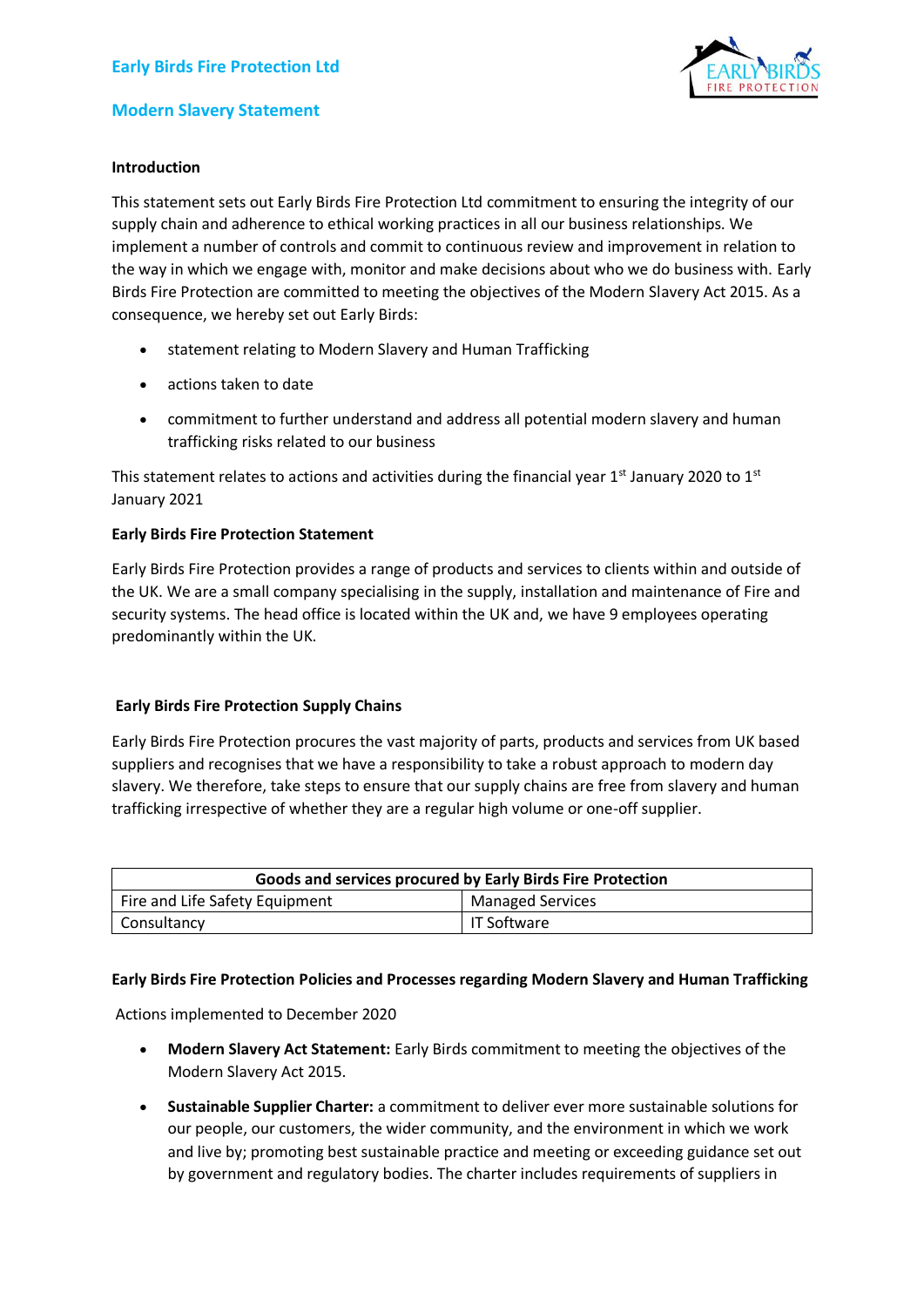

## **Modern Slavery Statement**

relation to ethical working and values. We expect all members of our Supply Chain to share our aims and objectives and to sign up to this Charter.

- **Supplier Questionnaire:** due diligence process implemented with existing and new suppliers to ensure their compliance with Early Birds Sustainable Supplier Charter.
- **Training and compliance programme:** to raise awareness, continuously monitor and review the way we engage with suppliers to ensure compliance with our programme to meet the objectives of the Modern Slavery Act.

Future actions

- **Programme of communication and training:** to further raise awareness of Modern Slavery and Human Trafficking; the actions we can all take to ensure the promotion of and adherence to ethical working practices in all our business relationships.
- **Supply chain audits:** to ensure ongoing supplier compliance with Early Birds Sustainable Supplier Charter.
- **Review of Whistle blowing Policy:** encouraging active reporting and exposure of any suspected unethical behaviour or working practices.
- **Implement investigation process:** defining the process to be followed in the event of concerns raised specifically in relation to forced labour, human trafficking and / or slavery.

#### **Relevant supporting policies and documentation**

• **Modern slavery and Human Trafficking Statement / Sustainable Supplier Charter**

Early Birds Fire Protection is committed to ensuring that its suppliers adhere to the highest standards of ethics. Suppliers (of goods and services) are required to demonstrate that they source from their own ethical suppliers and also undertake their own business ethically, providing safe working conditions where necessary, treat workers with dignity and respect, and act ethically and within the law in their use of labour. The organisation works with suppliers to ensure that they meet the standards of the code. however, serious violations of the organisation's supplier code of conduct may lead to the termination of the business relationship where immediate corrective action is not taken.

#### **Early Birds Fire Protection Whistle blowing Policy**

**Early Birds Fire Protection** encourages all its workers, customers, and other business partners to report any concerns related to the direct activities, or the supply chains of, the organisation. This includes any circumstances that may give rise to an enhanced risk of slavery or human trafficking. The organisation's whistleblowing procedure is designed to make it easy for workers to make disclosures, without fear of retaliation.